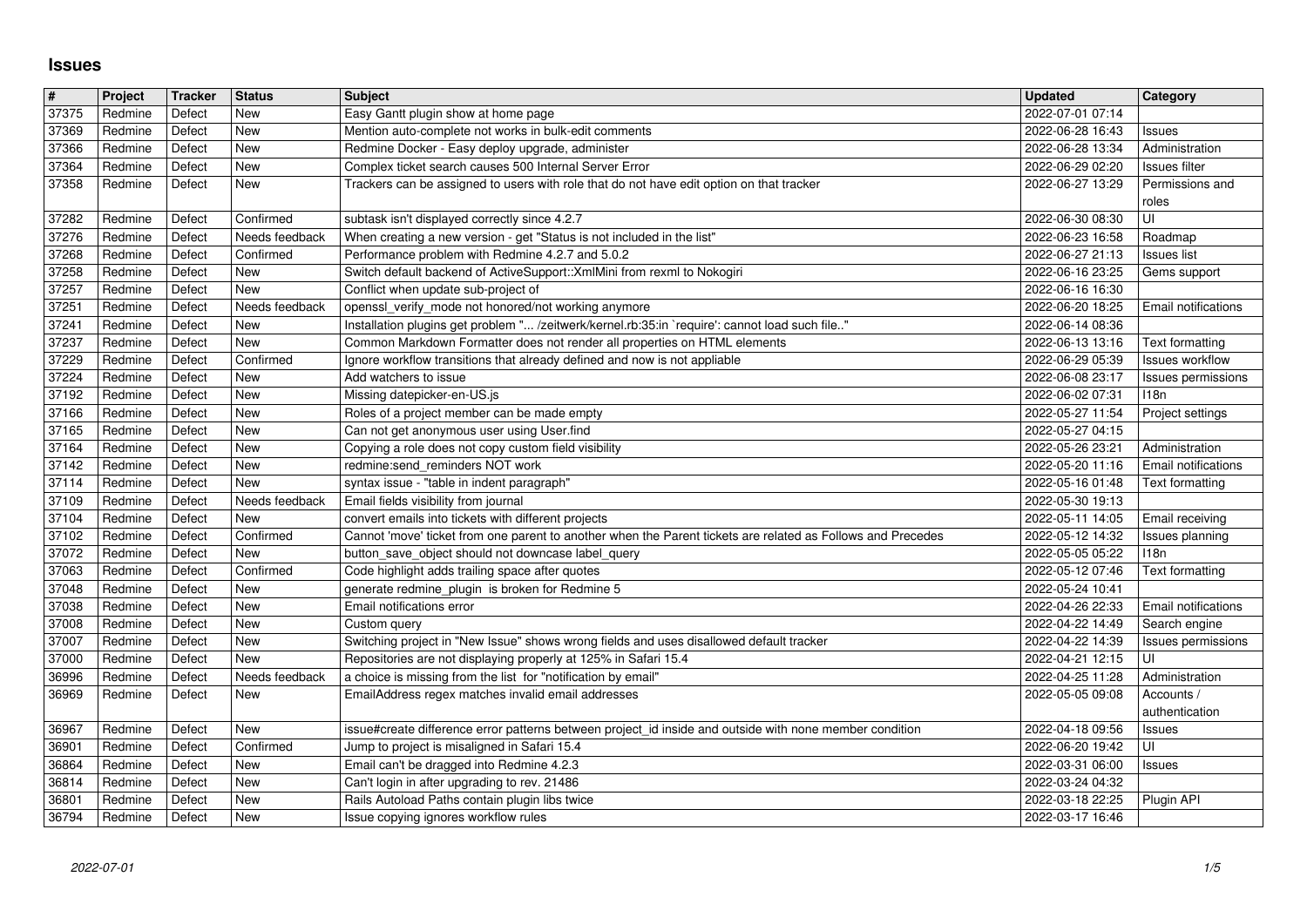| $\vert$ #      | Project            | <b>Tracker</b>   | <b>Status</b>                | <b>Subject</b>                                                                                                                                                                 | <b>Updated</b>                       | Category                               |
|----------------|--------------------|------------------|------------------------------|--------------------------------------------------------------------------------------------------------------------------------------------------------------------------------|--------------------------------------|----------------------------------------|
| 36772          | Redmine            | Defect           | Needs feedback               | Private notes are visible for users when the option isn't activated                                                                                                            | 2022-04-26 13:14                     | Permissions and<br>roles               |
| 36735          | Redmine            | Defect           | <b>New</b>                   | Realitons error                                                                                                                                                                | 2022-03-07 12:00                     | Issues                                 |
| 36719<br>36700 | Redmine<br>Redmine | Defect<br>Defect | New<br>New                   | Projects page doesn't show project summary correctly if it contains a table<br>redmine: email: receive_imap truncate body email                                                | 2022-02-28 17:55<br>2022-02-24 15:59 | Projects<br>Email receiving            |
| 36634          | Redmine            | Defect           | <b>New</b>                   | Usability: change "are you sure" texts.                                                                                                                                        | 2022-02-14 12:36                     | UI                                     |
| 36583<br>36581 | Redmine<br>Redmine | Defect<br>Defect | New<br>New                   | Navigate directly to My Page from SSO authentication avoiding redmine login<br>Clicking the "New repository" button causes a 404 error                                         | 2022-02-07 12:19<br>2022-03-13 08:54 | OpenID<br><b>SCM</b>                   |
| 36574          | Redmine            | Defect           | New                          | context-menu on task                                                                                                                                                           | 2022-02-24 13:53                     | UI                                     |
| 36542<br>36515 | Redmine<br>Redmine | Defect<br>Defect | <b>New</b><br><b>New</b>     | projects.xml API doens't include closed projects since redmine v4.1<br>Images with absolute Path / URL not exported to PDF                                                     | 2022-02-10 10:14<br>2022-03-02 23:53 | <b>REST API</b><br>PDF export          |
| 36452          | Redmine            | Defect           | Confirmed                    | Infinite loop on PDF export if image included with attributes                                                                                                                  | 2022-01-20 01:26                     | PDF export                             |
| 36444          | Redmine<br>Redmine | Defect<br>Defect | New<br><b>New</b>            | Validation error message when no trackers are assigned to a project is confusing<br>Mailer.with_synched_deliveries is not thread-safe                                          | 2022-01-18 08:11<br>2022-01-06 17:12 | Email receiving<br>Email notifications |
| 36395<br>36368 | Redmine            | Defect           | <b>New</b>                   | show in assignable user when he/she is not member of that project                                                                                                              | 2021-12-30 13:11                     | Issues                                 |
| 36365          | Redmine            | Defect           | New                          | centos8 00 redmine0000000000 webhook,000000000000000                                                                                                                           | 2021-12-29 10:00                     | Hook requests                          |
| 36349<br>36335 | Redmine<br>Redmine | Defect<br>Defect | New<br><b>New</b>            | Problem with adding peopel to existing tasks<br>Error when editing workflow with large number of statuses                                                                      | 2022-01-25 11:52<br>2021-12-19 15:50 | Issues permissions<br>Issues workflow  |
| 36291          | Redmine            | Defect           | <b>New</b>                   | Issue done ratio is not updated after closing duplicate issue                                                                                                                  | 2021-12-22 13:35                     | <b>Issues</b>                          |
| 36278<br>36273 | Redmine<br>Redmine | Defect<br>Defect | <b>New</b><br><b>New</b>     | Required field does not marked as required when user has multiple roles with different rules<br>Modifying the source code of the plugin does not reload it in trunk 21295      | 2021-12-13 10:46<br>2021-12-02 15:21 | Issues workflow                        |
| 36260          | Redmine            | Defect           | <b>New</b>                   | Gantt error                                                                                                                                                                    | 2021-11-30 11:55                     |                                        |
| 36245<br>36229 | Redmine<br>Redmine | Defect<br>Defect | Resolved<br><b>New</b>       | ActiveSupport::Reloader.to_prepare not working in trunk 21287<br>API - Question/Problem                                                                                        | 2022-01-06 16:54<br>2021-11-23 23:44 | Plugin API<br>Documentation            |
| 36223          | Redmine            | Defect           | New                          | Import from csv problems                                                                                                                                                       | 2021-11-22 16:55                     | Importers                              |
| 36181<br>36177 | Redmine<br>Redmine | Defect<br>Defect | New<br>New                   | Time tracking enumeration Activities are duplicated and counted separately in reports<br>Remove spaces at the end of custom-fields names                                       | 2021-11-10 22:24<br>2021-11-09 14:11 | Time tracking<br>Custom fields         |
| 36150          | Redmine            | Defect           | <b>New</b>                   | imap mail fetch validation failed: due date is blank                                                                                                                           | 2021-11-06 19:36                     | Email receiving                        |
| 36126<br>36059 | Redmine<br>Redmine | Defect<br>Defect | Needs feedback<br><b>New</b> | Attachments REST API includes internal port<br>Fulltext search in timelog comments                                                                                             | 2021-11-09 16:09<br>2022-03-13 06:44 | <b>REST API</b><br>Search engine       |
| 36042          | Redmine            | Defect           | <b>New</b>                   | Filtering issues by multiple projects in REST API returns a 404                                                                                                                | 2021-10-25 22:48                     | <b>REST API</b>                        |
| 36031<br>36023 | Redmine<br>Redmine | Defect<br>Defect | <b>New</b><br>New            | REST API show wiki page in html format contains wrong links to another wiki project<br>Export project news to pdf (images in description are not showing in exported pdf file) | 2021-10-22 11:08<br>2021-10-21 07:49 | <b>REST API</b><br>News                |
| 36016          | Redmine            | Defect           | Needs feedback               | Internal error An error occurred on the page you were trying to access                                                                                                         | 2021-10-20 07:04                     | Projects                               |
| 36004          | Redmine<br>Redmine | Defect<br>Defect | New<br><b>New</b>            | file sestem reposatory dont list the arabic files<br>REST group api does not work when user is already member of group                                                         | 2021-10-20 12:46                     | <b>SCM</b><br><b>REST API</b>          |
| 35965<br>35963 | Redmine            | Defect           | <b>New</b>                   | Redmine: Associated revisions not updating automatically                                                                                                                       | 2021-10-08 11:33<br>2021-10-07 17:12 | Issues                                 |
| 35927<br>35917 | Redmine            | Defect           | Confirmed<br>New             | Slow loading of /time_entries/new                                                                                                                                              | 2021-10-03 07:41<br>2021-09-24 14:31 | Time tracking                          |
| 35916          | Redmine<br>Redmine | Defect<br>Defect | <b>New</b>                   | Bringing redmine projects back from a restored hard drive<br>Time-Entries CSV export is broken                                                                                 | 2021-10-18 09:40                     | Files<br>Time tracking                 |
| 35885          | Redmine            | Defect           | New                          | the change of routing raw files from repositories not included in the upgrade proces/manual                                                                                    | 2021-09-24 17:32                     |                                        |
| 35872<br>35860 | Redmine<br>Redmine | Defect<br>Defect | New<br>New                   | Attendee listbox ordering problem solution<br>Unable to see Custom Fields after migration                                                                                      | 2021-09-14 22:29<br>2021-09-15 15:51 | Issues<br>Custom fields                |
|                |                    |                  |                              |                                                                                                                                                                                |                                      |                                        |
|                |                    |                  |                              |                                                                                                                                                                                |                                      |                                        |
|                |                    |                  |                              |                                                                                                                                                                                |                                      |                                        |
|                |                    |                  |                              |                                                                                                                                                                                |                                      |                                        |
|                |                    |                  |                              |                                                                                                                                                                                |                                      |                                        |
|                |                    |                  |                              |                                                                                                                                                                                |                                      |                                        |
|                |                    |                  |                              |                                                                                                                                                                                |                                      |                                        |
|                |                    |                  |                              |                                                                                                                                                                                |                                      |                                        |
|                |                    |                  |                              |                                                                                                                                                                                |                                      |                                        |
|                |                    |                  |                              |                                                                                                                                                                                |                                      |                                        |
|                |                    |                  |                              |                                                                                                                                                                                |                                      |                                        |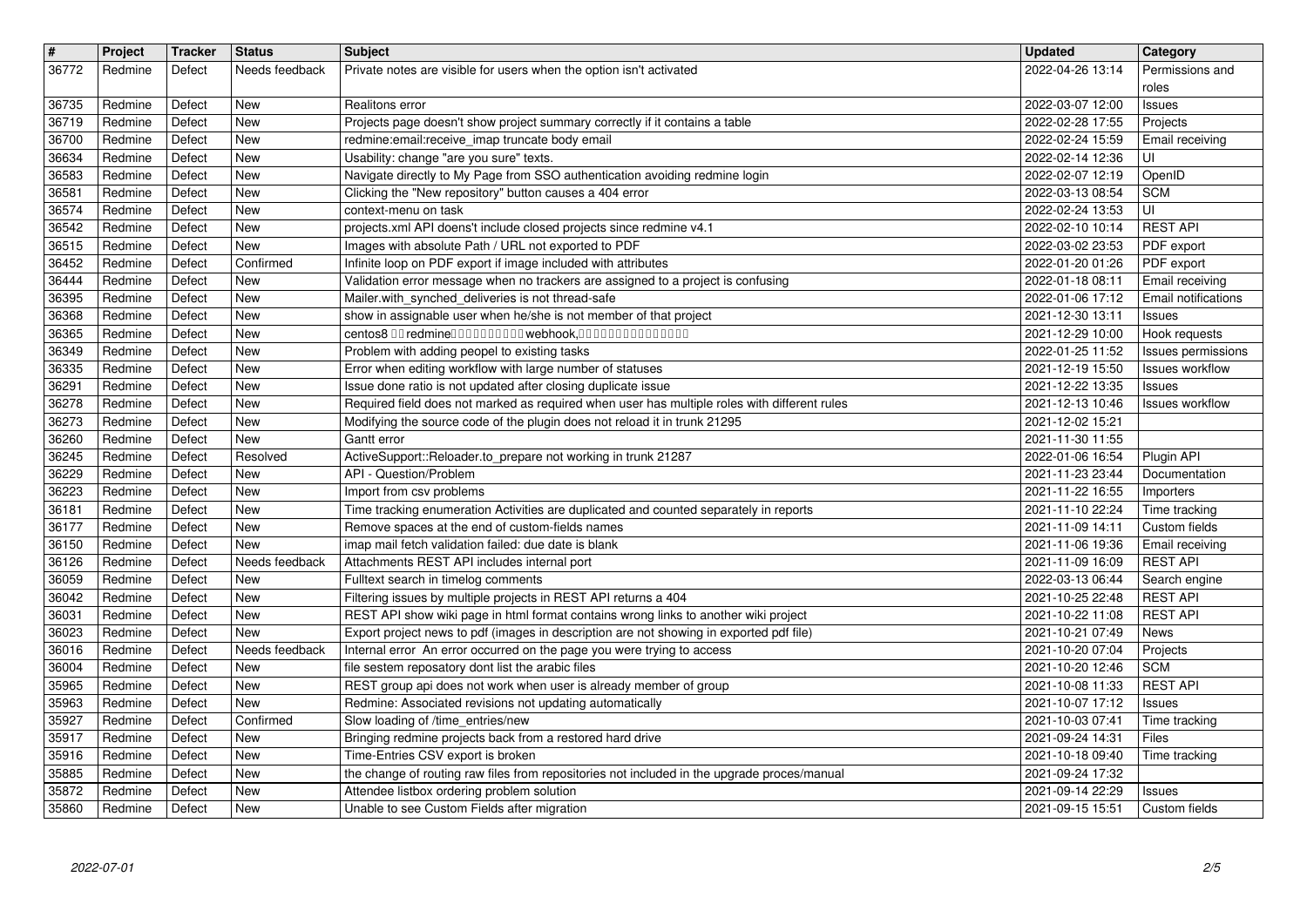| $\overline{\mathbf{t}}$ | Project            | Tracker          | <b>Status</b>              | <b>Subject</b>                                                                                                                                                                      | <b>Updated</b>                       | <b>Category</b>                  |
|-------------------------|--------------------|------------------|----------------------------|-------------------------------------------------------------------------------------------------------------------------------------------------------------------------------------|--------------------------------------|----------------------------------|
| 35826<br>35802          | Redmine<br>Redmine | Defect<br>Defect | New<br>Needs feedback      | a long time subversion diff blocked all other requests<br>Redmine profile language form lists non-localized languages as English                                                    | 2021-08-30 09:11<br>2021-08-24 23:17 | <b>SCM</b>                       |
| 35794                   | Redmine            | Defect           | New                        | ProjectQuery doesn't obey multiple sort orders                                                                                                                                      | 2021-08-22 04:06                     | Projects                         |
| 35734<br>35732          | Redmine<br>Redmine | Defect<br>Defect | New<br>New                 | Comments are not shown correctly in Outlookmails when using nummeration where PRE-Blocks are included<br>Clean up and reorder Redmine Wiki                                          | 2021-08-11 13:25<br>2021-12-16 09:47 | Issues                           |
| 35726                   | Redmine            | Defect           | Confirmed                  | Time Formatting does not apply to CSV exports                                                                                                                                       | 2022-01-19 22:45                     | Time tracking                    |
| 35680<br>35670          | Redmine<br>Redmine | Defect<br>Defect | New<br>New                 | Error while using local hashes gitlab-repository<br>Graphs in the Issues Report details are too large.                                                                              | 2021-08-04 09:40<br>2021-08-03 01:04 | <b>SCM</b><br>Issues planning    |
| 35666                   | Redmine            | Defect           | New                        | Review incorrect usage of Setting.display_subprojects_issues                                                                                                                        | 2021-08-02 15:42                     | Issues                           |
| 35664                   | Redmine            | Defect           | New                        | Inconsistencies in rendering of subproject data on Issues Reports                                                                                                                   | 2021-08-02 15:26                     | Issues planning                  |
| 35608<br>35582          | Redmine<br>Redmine | Defect<br>Defect | Needs feedback<br>New      | ActionView::Template::Error<br>Error: Template::Error (Tried to load unspecified class: ActiveSupport::HashWithIndifferentAccess)                                                   | 2022-02-13 10:05<br>2022-02-13 10:04 | Administration                   |
| 35557                   | Redmine            | Defect           | Confirmed                  | Fix position when rendering custom field enumerations                                                                                                                               | 2021-07-13 10:09                     | Custom fields                    |
| 35545<br>35531          | Redmine<br>Redmine | Defect<br>Defect | New<br>New                 | Fix css class assignment in issue custom field rendering in show view<br>redmine unexpected undefined local variable or method `project" for mail handler, did you mean project_url | 2021-07-14 10:31<br>2021-09-10 10:04 | <b>Issues</b><br>Email receiving |
| 35431                   | Redmine            | Defect           | Resolved                   | send notifications to user selected from costum field (user type)                                                                                                                   | 2021-09-10 08:39                     | <b>Email notifications</b>       |
| 35430<br>35424          | Redmine<br>Redmine | Defect<br>Defect | Needs feedback<br>Reopened | Internal error when viewing revisions diff<br>https://www.redmine.org/boards/2/topics/65661                                                                                         | 2021-08-15 16:17<br>2022-02-21 12:04 | <b>SCM</b><br>Gantt              |
| 35382                   | Redmine            | Defect           | New                        | Copy Project Tracker and Tasks and relations                                                                                                                                        | 2022-01-27 21:08                     |                                  |
| 35359                   | Redmine            | Defect           | New                        | assignee dropdown list ascending order<br>Unable to create or edit users with Cyrillic logins                                                                                       | 2021-06-05 13:02<br>2021-06-06 21:42 | Filters                          |
| 35355                   | Redmine            | Defect           | Resolved                   |                                                                                                                                                                                     |                                      | Accounts /<br>authentication     |
| 35320                   | Redmine            | Defect           | New                        | When viewing spent time report the Activity, Issue Id and Subject are combined into a single column Issue yet there is no                                                           | 2021-05-27 18:02                     | Issues filter                    |
| 35309                   | Redmine            | Defect           | New                        | option for filtering on subject.<br>Hyperlinks ending in "\$" will be truncated (the trailing "\$" sign will not be part of the URL to be pointed to)                               | 2021-05-26 10:29                     | Text formatting                  |
| 35248                   | Redmine            | Defect           | Confirmed                  | Hard-coded error messages in IssueStatus                                                                                                                                            | 2021-05-18 08:58                     | 118n                             |
| 35225<br>35224          | Redmine<br>Redmine | Defect<br>Defect | Resolved<br>New            | Edit issue shows date in MM/DD/YYYY while the rest of the application shows YYYY/MM/DD<br>Adding new project impossible with mandatory custom field of type users                   | 2021-05-12 12:50<br>2021-05-14 14:05 | Issues<br>Projects               |
| 35212                   | Redmine            | Defect           | New                        | Issues controller_issues_edit_* hooks not firing on bulk edit actions                                                                                                               | 2021-05-05 18:20                     | Issues                           |
| 35199                   | Redmine            | Defect           | New                        | HookTest resets all listeners - core tests run inconsistently with plugins                                                                                                          | 2021-05-10 21:26                     | Plugin API                       |
| 35192<br>35168          | Redmine<br>Redmine | Defect<br>Defect | New<br>New                 | Watchers pop up window appears after a long time<br>Activity tab not showing recent data                                                                                            | 2022-04-29 09:32<br>2021-09-17 14:48 | Issues<br><b>Activity view</b>   |
| 35153                   | Redmine            | Defect           | New                        | Add a touch icon                                                                                                                                                                    | 2021-04-27 13:08                     | UI                               |
| 35141                   | Redmine            | Defect           | Confirmed                  | Irrelevant groups in "Add watchers" list                                                                                                                                            | 2022-01-18 03:00                     | Issues permissions               |
| 35132<br>35102          | Redmine<br>Redmine | Defect<br>Defect | New<br>New                 | Custum field default value has no effect if field is inaccessible<br>Issue Tracking Details are showning issue statuses even if they are not used within the project                | 2021-05-03 22:22<br>2021-04-15 11:02 | Custom fields                    |
| 35062                   | Redmine            | Defect           | Confirmed                  | Back URLs with <t+ break<="" operator="" td=""><td>2022-01-18 20:10</td><td></td></t+>                                                                                              | 2022-01-18 20:10                     |                                  |
| 35028<br>34995          | Redmine<br>Redmine | Defect<br>Defect | New<br>New                 | Deprecation message when executing 'bundle install'<br>Running redmine in docker getting ssl error, any ideas what might be the issue?                                              | 2021-04-04 20:44<br>2021-03-31 15:18 | Gems support<br>Email receiving  |
| 34965                   | Redmine            | Defect           | New                        | UnWatch ticket does not work thows 403 Forbidden when clicked                                                                                                                       | 2021-03-26 19:06                     | UI                               |
| 34957                   | Redmine            | Defect           | New<br>Confirmed           | Search issues by custom fields is slow                                                                                                                                              | 2021-03-28 08:12                     | Performance<br>UI                |
| 34922<br>34896          | Redmine<br>Redmine | Defect<br>Defect | New                        | Reload whole time entries form on project change<br>PDF thumbnails are not displayed even though "ImageMagick PDF support available (optional)" is checked                          | 2022-02-03 08:14<br>2021-05-06 01:42 | Administration                   |
|                         |                    |                  |                            |                                                                                                                                                                                     |                                      |                                  |
|                         |                    |                  |                            |                                                                                                                                                                                     |                                      |                                  |
|                         |                    |                  |                            |                                                                                                                                                                                     |                                      |                                  |
|                         |                    |                  |                            |                                                                                                                                                                                     |                                      |                                  |
|                         |                    |                  |                            |                                                                                                                                                                                     |                                      |                                  |
|                         |                    |                  |                            |                                                                                                                                                                                     |                                      |                                  |
|                         |                    |                  |                            |                                                                                                                                                                                     |                                      |                                  |
|                         |                    |                  |                            |                                                                                                                                                                                     |                                      |                                  |
|                         |                    |                  |                            |                                                                                                                                                                                     |                                      |                                  |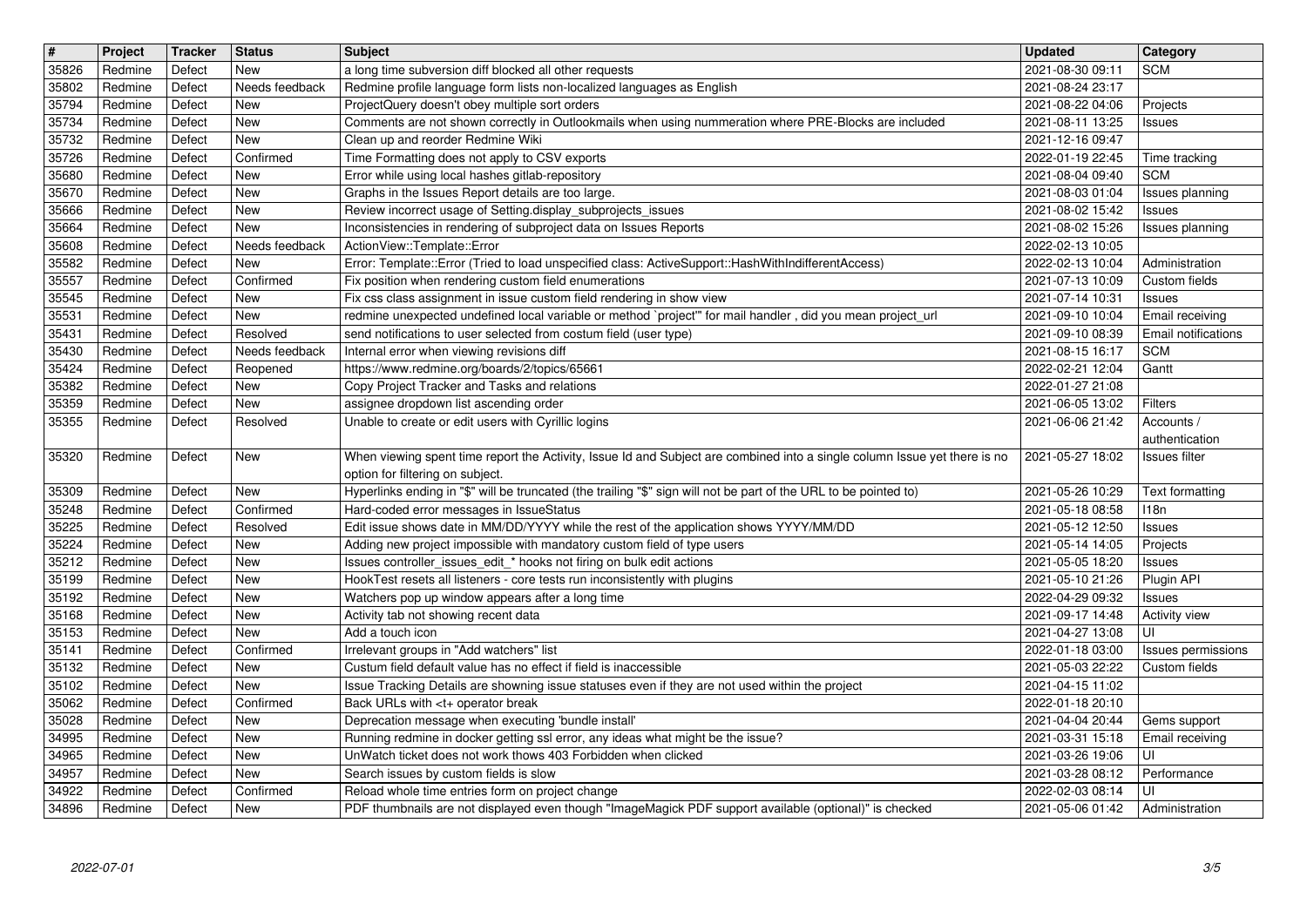| $\overline{\boldsymbol{H}}$ | Project    | Tracker | <b>Status</b>    | <b>Subject</b>                                                                                                       | <b>Updated</b>   | Category                   |
|-----------------------------|------------|---------|------------------|----------------------------------------------------------------------------------------------------------------------|------------------|----------------------------|
| 34870                       | Redmine    | Defect  | New              | Differences in searches for accented words                                                                           | 2021-03-09 21:11 | <b>Filters</b>             |
| 34831                       | Redmine    | Defect  | Resolved         | Unnecessary encoded CR characters in mails                                                                           | 2021-12-01 14:44 | Email notifications        |
| 34824                       | Redmine    | Defect  | <b>New</b>       | Outdated description of notification settings in user settings                                                       | 2021-11-11 15:10 | Documentation              |
| 34820                       | Redmine    | Defect  | New              | Associated Revisions not shown up on Activity Page                                                                   | 2021-03-01 13:38 | <b>Activity view</b>       |
| 34810                       | Redmine    | Defect  | Reopened         | SQL Error with UTF8 character greater or equals                                                                      | 2021-04-20 08:08 | Wiki                       |
| 34778                       | Redmine    | Defect  | Confirmed        | Inconsistencies working with workflow permissions                                                                    | 2022-01-03 01:45 | <b>Issues workflow</b>     |
| 34681                       | Redmine    | Defect  | New              | LDAP test not running on redmine build server                                                                        | 2021-02-03 20:43 | LDAP                       |
| 34634                       | Redmine    | Defect  | Confirmed        | Can't add deleted wiki Tab (404)                                                                                     | 2022-03-27 23:17 | Wiki                       |
| 34593                       | Redmine    | Defect  | Needs feedback   | privacy problem on users info                                                                                        | 2021-01-24 22:45 | Permissions and            |
| 34570                       | Redmine    | Defect  | New              | Misleading workflow/permission issue                                                                                 | 2022-01-13 14:08 | roles                      |
| 34497                       | Redmine    | Defect  | Needs feedback   | High memory usage in Redmine 4.0.5.stable                                                                            | 2021-01-11 19:38 | Performance                |
| 34490                       | Redmine    | Defect  | New              | CSV import does not accept drag and drop of a CSV file                                                               | 2021-05-07 09:08 | Importers                  |
| 34484                       | Redmine    | Defect  | Needs feedback   | Error on issue validation                                                                                            | 2021-12-26 13:26 | <b>Issues</b>              |
| 34476                       | Redmine    | Defect  | New              | Link_to_Timelog_query                                                                                                | 2022-01-05 03:52 | Time tracking              |
| 34473                       | Redmine    | Defect  | Confirmed        | Displaying the table of content on the right causes wrong position                                                   | 2020-12-19 10:02 | UI                         |
| 34430                       | Redmine    | Defect  | New              | Link missing in tickets generated by mail                                                                            | 2020-12-10 10:34 | Email receiving            |
| 34419                       | Redmine    | Defect  | New              | Tracker created in Custom tracker type not appearing in my Query                                                     | 2020-12-09 07:14 | <b>Filters</b>             |
| 34306                       | Redmine    | Defect  | New              | When creating a custom query with role level security you can deselect your own role (making the query inaccessible) | 2020-11-25 08:31 | Issues list                |
| 34284                       | Redmine    | Defect  | New              | In Role edit view the per tracker table only shows up when "View Issues" permission is selected                      | 2021-02-02 13:11 | Issues permissions         |
| 34283                       | Redmine    | Defect  | New              | Text in code / preformatted blocks renders incorrrectly in Issue List                                                | 2020-12-20 10:04 | <b>Issues list</b>         |
| 34278                       | Redmine    | Defect  | New              | Atom feed for user does not work                                                                                     | 2021-12-24 08:01 | Feeds                      |
| 34276                       | Redmine    | Defect  | New              | Atom feeds of Issue lists don't respect the sort order                                                               | 2020-12-13 16:10 | <b>Issues list</b>         |
| 34255                       | Redmine    | Defect  | New              | Adding new group results in Error 500                                                                                | 2020-11-13 06:22 | Database                   |
| 34212                       | Redmine    | Defect  | New              | Time Entries POST doesn't work in JSON format                                                                        | 2021-01-07 09:44 | <b>REST API</b>            |
| 34210                       | Redmine    | Defect  | New              | Group results by Priority is showing disturbed UI                                                                    | 2020-11-02 08:19 | <b>Issues list</b>         |
| 34176                       | Redmine    | Defect  | New              | Empty page reponses on Redmine 3.4.5.stable                                                                          | 2020-10-27 18:10 |                            |
| 34175                       | Redmine    | Defect  | New              | Creating mutliple attachments at the same time results in 422s                                                       | 2020-10-27 17:40 | <b>REST API</b>            |
| 34149                       | Redmine    | Defect  | New              | Russian names for months in wrong declension                                                                         | 2020-10-21 18:55 | Translations               |
| 34143                       | Redmine    | Defect  | Confirmed        | Autolinks are incorrectly escaped                                                                                    | 2020-10-20 12:14 | Text formatting            |
| 34108                       | Redmine    | Defect  | New              | "Is duplicate of" and "Has duplicate" issue relations can be a circular reference                                    | 2020-12-23 03:57 | <b>Issues</b>              |
| 34086                       | Redmine    | Defect  | <b>New</b>       | REST API: Can not get children when get a list of issues                                                             | 2020-10-08 10:05 | <b>REST API</b>            |
| 34068                       | Redmine    | Defect  | New<br>Confirmed | Missing blank option on persisted records                                                                            | 2020-10-17 06:56 | Custom fields              |
| 34046                       | Redmine    | Defect  | Confirmed        | Escaping symbols in task subject can broke export to Gantt (PNG)                                                     | 2020-11-11 00:26 | Gantt                      |
| 34025                       | Redmine    | Defect  |                  | Issue subject truncated to 100 chars in the list from Projects > View all issues > Atom                              | 2022-03-28 23:07 | Feeds                      |
| 33978                       | Redmine    | Defect  | Confirmed        | Redmine.pm shall decrypt LDAP bind password                                                                          | 2020-09-11 03:23 | SCM extra                  |
| 33954                       | Redmine    | Defect  | New              | Can't delete project                                                                                                 | 2020-09-15 04:49 | Projects                   |
| 33953                       | Redmine    | Defect  | Confirmed        | Repository Tab will not showing if no repository is set as "Main repository"                                         | 2020-11-26 02:15 | <b>SCM</b>                 |
| 33941                       | Redmine    | Defect  | New              | Do not use timezone unaware methods                                                                                  | 2021-03-31 04:59 | Rails support              |
| 33936                       | Redmine    | Defect  | New              | BCC and email subaddress not working anymore                                                                         | 2021-07-06 03:24 | Email receiving            |
| 33912                       | Redmine    | Defect  | Confirmed        | Sorting of multiple columns including Date column does not work                                                      | 2020-11-17 16:04 | Time tracking              |
| 33881                       | Redmine    | Defect  | New              | No email notifications for status changes triggered by fixing keywords in repository commits.                        | 2021-08-06 23:54 | <b>Email notifications</b> |
|                             | 2022-07-01 |         |                  |                                                                                                                      |                  | 4/5                        |
|                             |            |         |                  |                                                                                                                      |                  |                            |
|                             |            |         |                  |                                                                                                                      |                  |                            |
|                             |            |         |                  |                                                                                                                      |                  |                            |